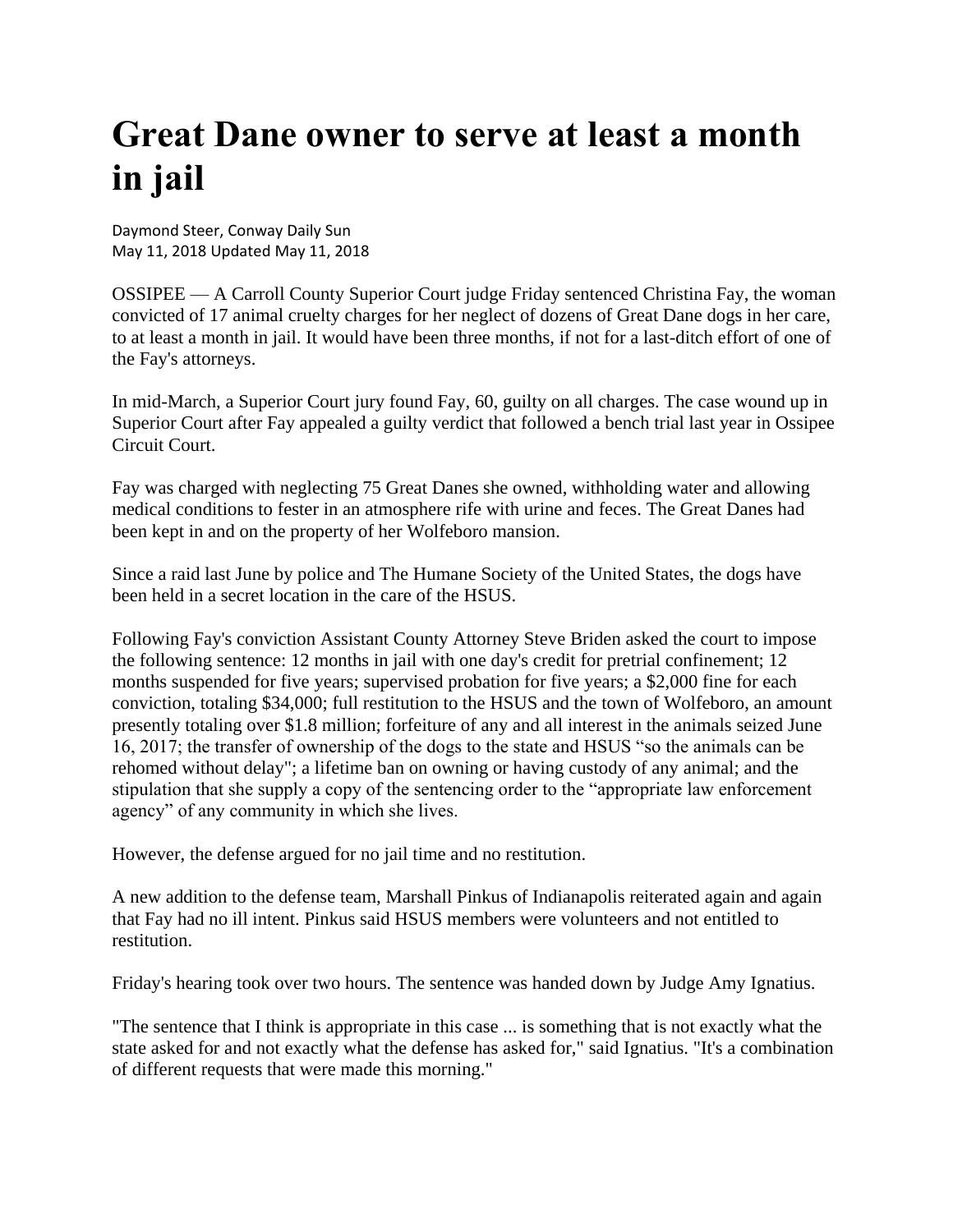On one of the 17 charges, she gave Fay a 12-month jail sentence with nine months suspended.

"That means three months of the sentence to be served," said Ignatius, adding that another 12 month sentence would be fully suspended for five years.

After the judge went through her sentence, defense attorney Kent Barker of Winer and Bennett in Nashua, stood up and said Fay had no prior record and the charges were not violence related and therefore it would be unusual to send her to do jail time. He said maybe she could do some community service instead.

"I couldn't live with myself if I didn't make the recommendation I just did," said Barker.

At one point, Barker said that the charges were "on the cusp of being criminal" and that didn't go over well with Ignatius.

"I take this statute seriously," said Ignatius, raising her voice. "I don't think Ms. Fay does ... I don't accept your efforts to again and again somehow minimize it."

Barker apologized and said he misspoke.

Briden said that there were victims in the case and that jail time was appropriate. He said the defense team's arguments are being made after the sentence was handed out.

"The presentation wasn't made," said Briden, explaining that the defense attorneys didn't make the argument for no jail time when given the chance earlier that morning.

Ignatius softened a bit. She decided that 60 days of the 90-day sentence could possibly be suspended if Fay agrees to "some sort of counseling program" acceptable to the court.

"The 30 days are to be served," said Ignatius, adding that there were no guarantees about suspending the other 60. "It (a counseling plan) needs to be developed into something specific."

Both sides agreed that the jail time would not be imposed until a second hearing happens on June 14 when the terms of the sentence will be completed.

As for restitution, Ignatius said she would order it, but the total amount to be paid to HSUS and the town of Wolfeboro would have to be determined at a later.

"There is still an unknown period of time before the dogs are released and that means costs of care continue," said Ignatius. "I don't know if that's a matter of days, a matter of weeks, I certainly hope it's not a matter of years."

She encouraged the parties to come up with an agreement on how much money the restitution will involve. That will be dealt with at a further hearing on June 14.